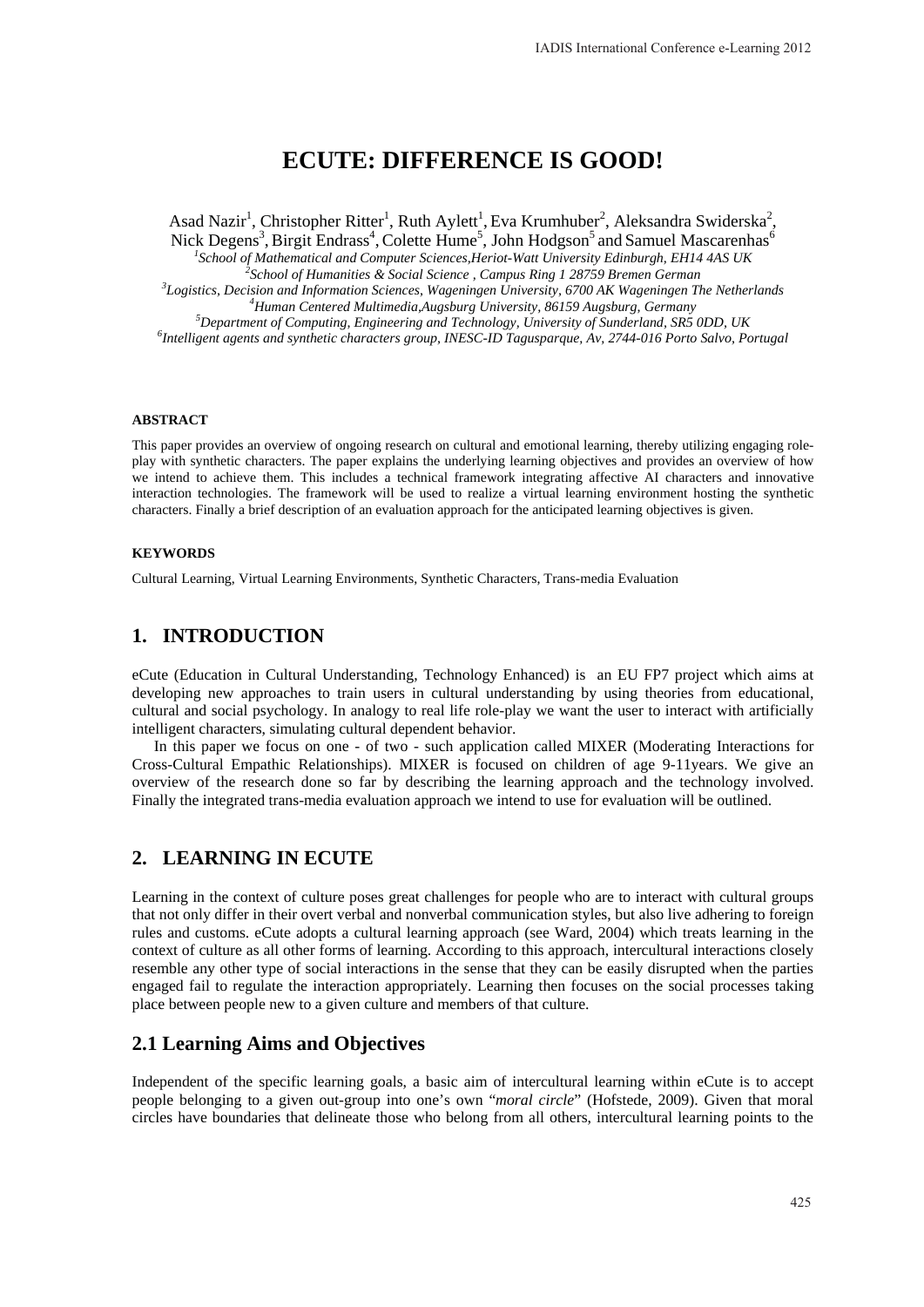extension of this circle. Another fundamental learning aim relates to *conflict competence* in dealing with emotional frustrations and conflict interaction struggles that naturally arise from cultural or ethnic group differences (Ting-Toomey, 2009). Learning how to deal with conflict situations is then of immediate importance, particularly in scenarios which depict a cultural conflict such as in MIXER.

### **2.2 eCute Learning Framework**

The framework by eCute focuses on three dimensions of intercultural learning: cognition, emotion, and behavior. Although they are strongly intertwined, an attempt is made to instigate learning in each domain. As such, learners undergo a *cognitive* change, recognizing the impact that their own culture has on their interactions with members of different cultures, and gather as much information as possible about those cultures. In addition, *emotional* development of the learners enables them to adopt changes in affective reactions to people of unfamiliar cultural background. Last, learners' *behavioral* repertoire should be expanded to include skills that facilitate effective communication with people from another culture (Gudykunst, Guzley, & Hammer, 1996).

Cognitive aspects of intercultural learning are linked to the concept of *intercultural awareness* which refers particularly to the recognition of how culture affects one's patterns of thinking and how it is expressed in one's behavior. Most importantly, this realization must be followed by understanding of cultural conventions as well as cultural differences, which often are a source of confusion. This, in turn, is likely to lead to a more adequate interpretation of other people's behavior in intercultural environments. Furthermore, awareness enables learners to seek information about cultures different than their own and to gather useful knowledge about it. Its development is therefore considered to be a critical component of training (Cushner & Brislin, 1997), and is also treated as the foundation for the development of intercultural sensitivity.

The notion of *intercultural sensitivity* encompasses the affective and motivational dimensions of culturerelated learning. Achievement of change in this area requires learners to understand the importance of being able to manage anxiety elicited by unfamiliar cultural settings and to actually begin to deal with their uncertainties and fears (Gudykunst, Guzley & Hammer, 1996). As their attitudes towards "the others" change, learners should be willing to welcome and accept cultural differences, and to treat people who are different from them with respect (Chen, 1997). In addition to changing their attitudes towards members of foreign cultures, learners have to be capable of being empathic. Cultural empathy is an ability to understand another individual's experience as it is embedded in their culture (Mullavey-O'Byrne, 1997). It is also a capability of communicating this understanding in a way that will be meaningful for the other person, with concern for and attention to their feelings and reactions (Davis, 1983), which may later facilitate intercultural communication.

The behavioral dimension of intercultural learning is referred to as *intercultural communication and interaction competence*. The acquisition of skills that allow people to efficiently communicate with members of a different culture is considered to be the ultimate aim of intercultural learning. Specifically, learners are expected to be able to alter both verbal and non-verbal behaviors that are deemed functional in their own culture in order to engage in behaviors that are more appropriate in a foreign culture (Cushner & Brislin, 1997). Furthermore, involvement in interaction includes being responsive, perceptive, and attentive (Cegala, 1981), which finally helps in engaging into appropriate and effective communication.

### **3. THE MIXER SCENARIO**

By having the target audience play through the MIXER scenario, we expect to create a positive change in their cognitive, emotional and behavioral reaction to 'strange' manners of children from different moral circles (Hofstede, 2009). In specific, successful users should be able to cope with the pitfalls of negative stereotyping, which can happen when someone is not fully accepted into one's own moral circle. Please note that two groups of children might have the same cultural background, but belong to different moral circles. The influence of culture can be seen especially in whether people get accepted into or excluded from a moral circle.

The Mixer scenario features two groups of characters visiting a summer camp. While at the camp they participate in different activities, one of them being the Mafia party game. The user plays an invisible friend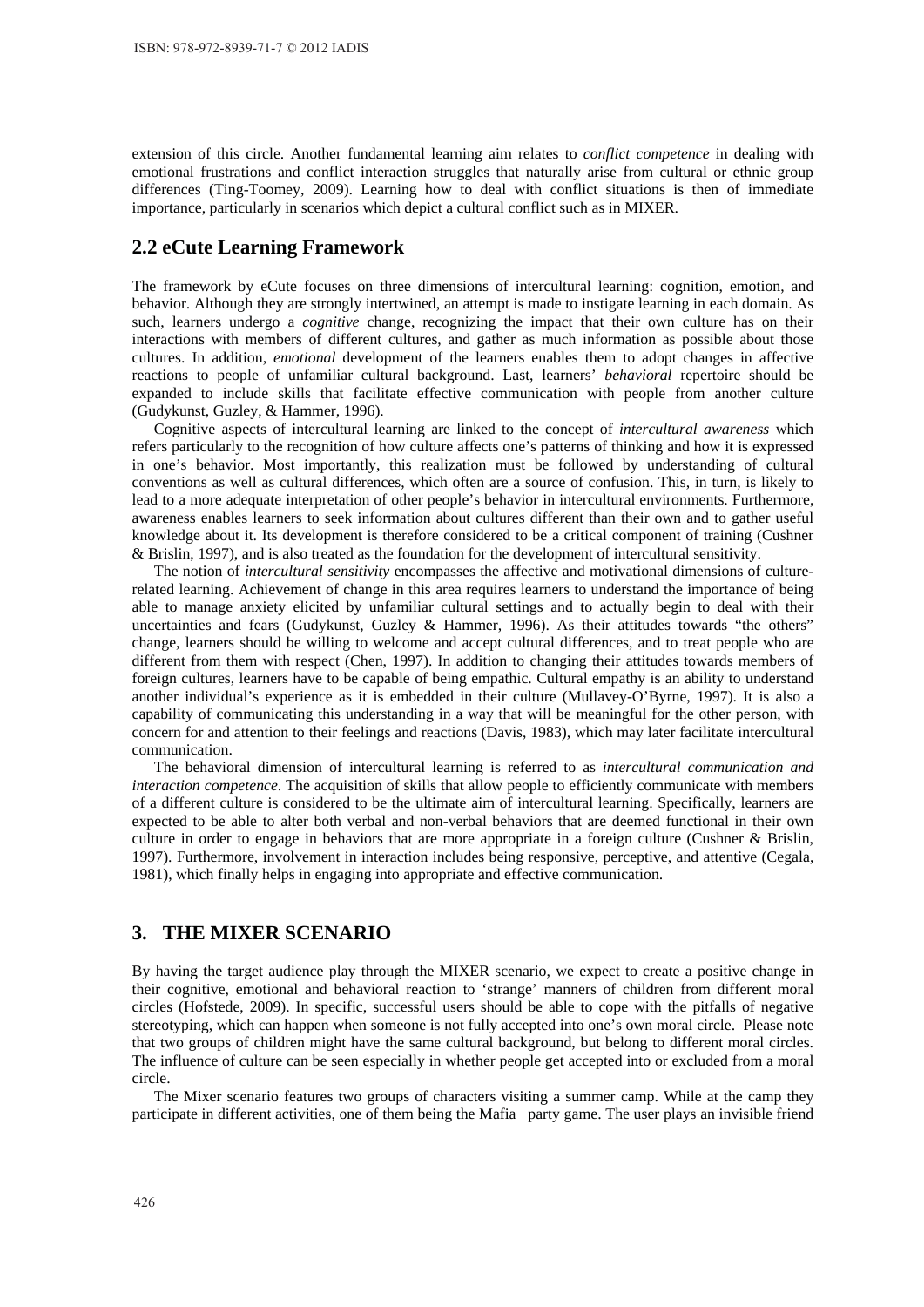to one of the characters present in the game<sup>1</sup>. Our aim is for the user to create an empathic relationship with this character. The scenario starts with the friend-character playing the game with his group (host group). After playing the game the player's friend moves on to the other group (guest group) and plays with them. Throughout the process the user communicates with the character to help him to reflect on the character's experience or to give advice on how the character should cope with certain situations, such as adapting to new behavior in the guest group. The aim of the MIXER scenario is to encourage learners to deal with conflicts in an effective and appropriate way. As such, learners should discover that the other group has different rules from their own (alias the friend-character's one). This will support learners to become openminded by perceiving new and different practices in a safe environment.

## **3.1 The Technology**

The technology part in eCute focuses on providing virtual learning environments which can be used for the education of social phenomena and to fulfill the learning goals as described in the sections before. This is done by having the user interact with artificially intelligent virtual characters. These virtual characters become actors in a in a role-play scenario. In order for the user to have an immersive, interesting and educational experience, it is very important for the virtual characters to have believable emotional and social behavior. It is also very important that the user has a meaningful interaction with these virtual characters, and that interaction has some influence in the overall role-play scenario.

#### **3.1.1 eCute Software Architecture**

The main software component that drives the characters' behavior is an extended version of FAtiMA (Dias & Paiva 2005), an agent architecture based on the OCC appraisal theory (Ortony et al., 1988). FAtiMA agents are able to create plans for their goals in a particular situation and to perceive and react to environmental events (in the form of affective emotional reactions).

Apart from the agent architecture, the virtual learning environments consist of other components such as: (1) the graphics component which in this case is provided using Unity3D<sup>2</sup> game engine and (2) the interaction modality with the graphical environment and the characters. In MIXER we will support more intuitive input utilizing an iPad's touch screen instead of relying on keyboard and mouse only. (3) As the agents behavior is emergent the smoothness of the produced narrative may be supported by a story facilitator. All these and other necessary software components are synchronized and connected through an integration framework called ION (Vala et. al, 2009). A schema of the architecture is shown in Figure 1.



Figure 1. The Software Integration Architecture

#### **3.1.2 Interaction with the User**

There is great potential in using virtual characters for culture-related learning scenarios. Advantages, such as the repeatability of training sessions or simply to save the costs for human training partners support that idea. In comparison to simply watching videos tutorials of culture-specific behaviors, virtual characters can be reactive to the learner's actions. An important task for the purpose of culture-related learning through interaction is to come up with interfaces that are intuitive, in order to not distract from the actual learning goals.

<sup>1</sup> http://en.wikipedia.org/wiki/Mafia\_(party\_game)

<sup>2</sup> http://unity3d.com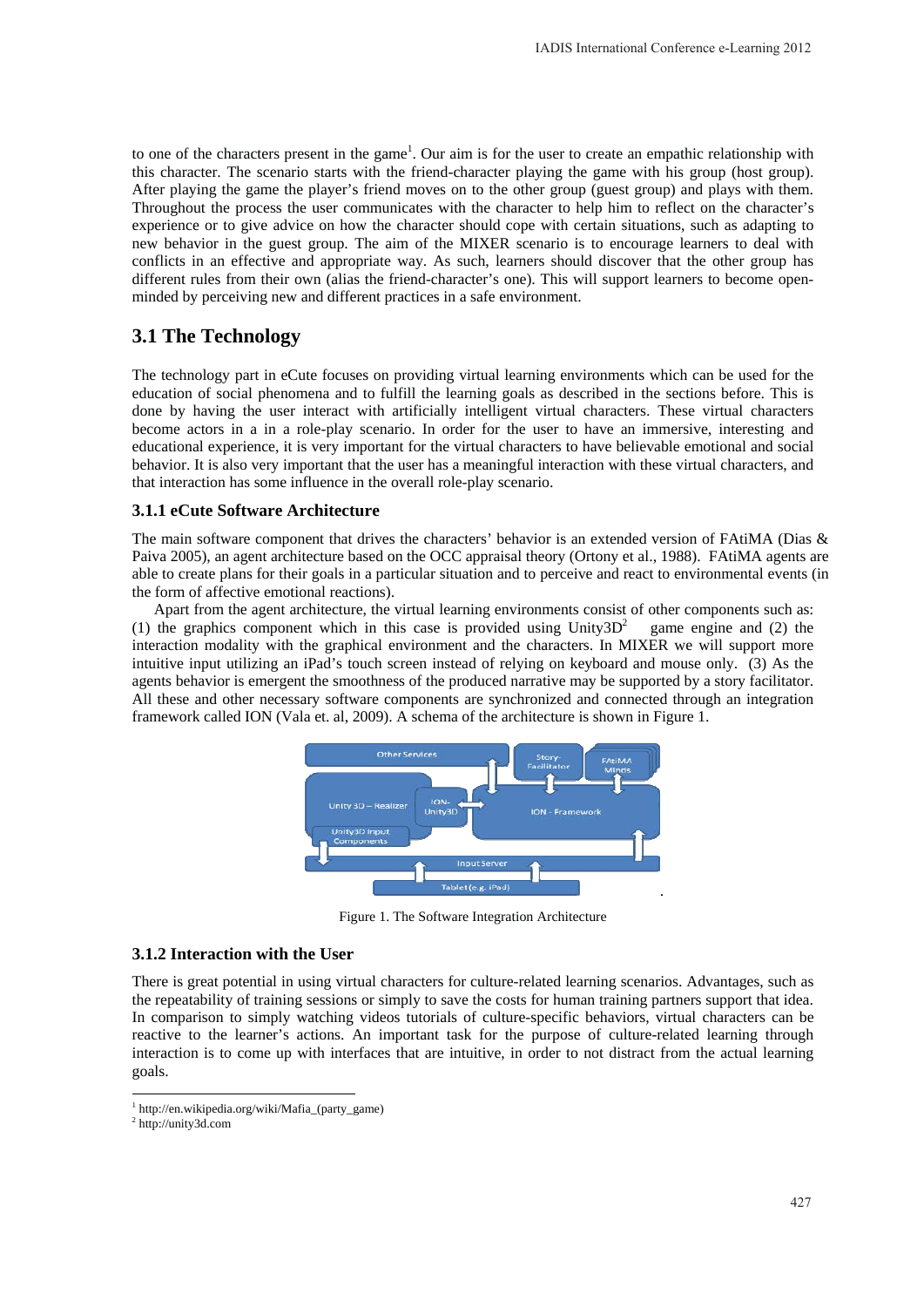For the MIXER scenario, we had to come up with an interaction type that is appropriate for school children in the age of 9-11 years. In our earlier work, desktop-based systems and hand held devices have been proven to be very suitable for interactive learning scenarios with school children (Aylett, 2007). In addition, they also support easy logistics and are able to provide intuitive experience at the same time.

To overcome the language barrier across cultures and the limitations of typed text input, we decided to focus on an emotion based sign language for interaction with the MIXER scenario. In that manner, actions or feelings can be selected by the user using representative icons. Such a toy language has been shown to be well suited for storytelling approaches (Crawford, 2011). For interaction with character in a virtual environment, we think it is an equally promising approach.

## **4. EVALUATION APPROACH**

The eCute concept of trans-media evaluation is to embed evaluation within an activity so that users are unaware of the evaluation task. The approach taken in the early stage evaluation of MIXER, involved two separate activities. Firstly, we evaluated the MIXER scenario with users to ensure that the scenario was appropriate, understandable and enjoyable for the age group of 9-11 year olds. Using a low-tech solution, children and teachers were asked to comment on a version of MIXER provided through storyboarding software (on the screen, but passive). From this point we were able to refine identified episodes and interaction points in the MIXER scenario.

The evaluation artefact was presented in the form of a children's comic book annual. The MIXER scenario was presented as a comic strip and bound along with other activity pages that would be typically found in a comic book annual i.e. word searches, spot the difference etc. The seamless embedding of the evaluation task within a comic book annual aimed to ensure that the user remained in role, as a Comic Annual reader, throughout their experience with MIXER. During the MIXER evaluation event the group of children were split into groups, one received the comic book annual and the other received standard, black and white versions of the evaluation documents. There was a notable difference between the groups. The children who were given the comic book annual answered all questions and provided more detailed answers to the questions than the group who were given standard documents.

### **5. CONCLUSION**

In eCute we argue that having artificially intelligent characters play out role-play scenarios in interactive virtual learning environments can be an effective way of educating users in cultural sensitivity and other such social phenomenon. By using affective models of synthetic characters which also include cultural cues, and physical interaction devices in graphical environment, we intend to provide the user with an engaging, and challenging experience. And finally we use seamless, trans-media techniques to evaluate the resulting learning environments and the learning outcomes.

Currently, we are working on the story board for the Mixer Scenario. Also prototypes are being developed for the scenarios. The prototypes will be developed iteratively with continuous evaluation built into the design. The work involves improvement in the agent models to make them more adaptive to cultural parameters and also to improve the dialogues between the characters and the user.

### **ACKNOWLEDGEMENT**

This work was partially supported by European Community (EC) and is currently funded by the ECUTE project (ICT-5-4.2 257666). The authors are solely responsible for the content of this publication. It does not represent the opinion of the EC, and the EC is not responsible for any use that might be made of data appearing therein.